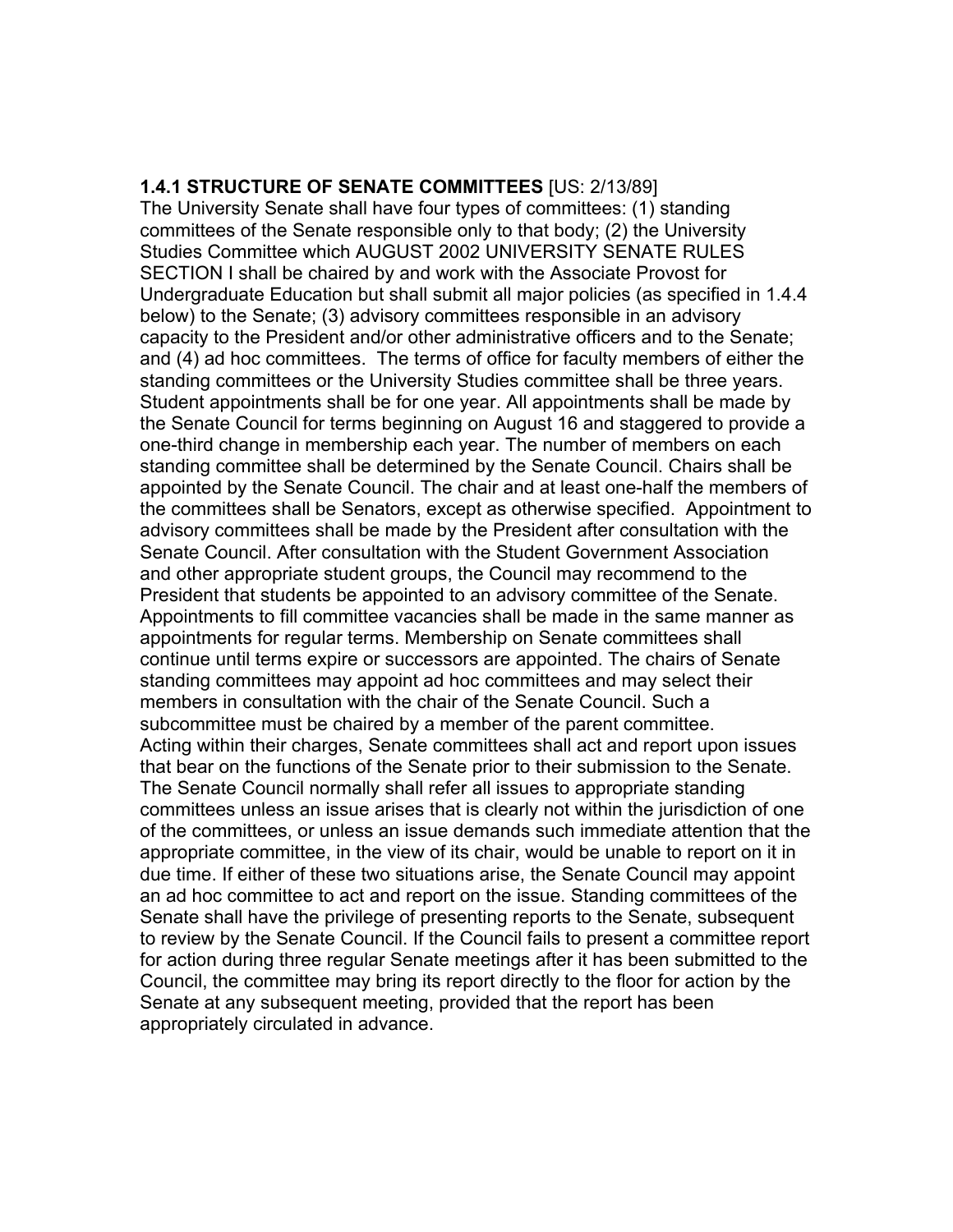## **Senate Library Committee**

### **Chaired by a member of the Senate with a majority of members who are Senators.**

2002-2003 Committee Members:

Ling Hwey Jeng, Library and Information Science, '03, Chair Marcia Freyman, Lexington Community College Cynthia Vines, Accounting, '03 Richard Labunski, Journalism & Telecommunications, '04 Tom Janoski, Sociology. '04 Charles Ambrose, M&I, '04

Student(s) To be appointed

Ex Officio Mary Molinaro, Acting Dean of Libraries

Charter:

The Library Committee is charged with the responsibility for recommending to the University Senate policies to promote the educational interests of the University as a whole with respect to the Libraries and for consultation and advising with the Director of Libraries on such matters as are referred to it by the Director or other University personnel which pertain to improving the usefulness of the Libraries of the University of Kentucky.

### **Senate Committee on Institutional Finances and Resources Allocation**

**Chaired by a member of the Senate with a majority of members who are Senators.** 

## **2002-2003 Committee Members**

Chair: To be elected Claire Pomeroy, Medicine, '02 \*John R. Thelin, Educational Policy, '03 (non-Senator) David Hulse, Accountancy, '03 Donald Perrier, Pharmacy, '05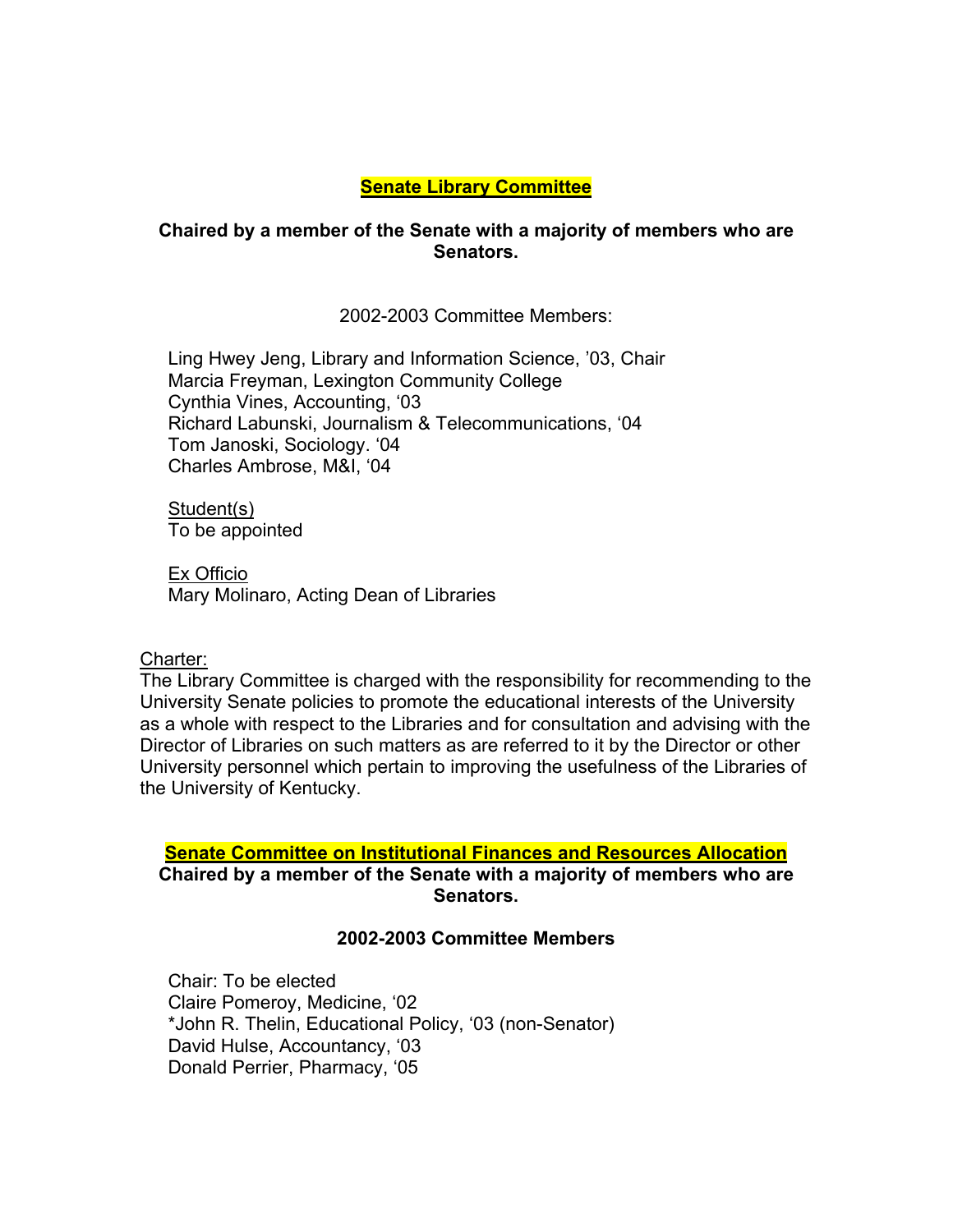Philip A. DeSimone, Medicine, '05 Charles Staben, Biology, '05

Students To be appointed

Ex Officio: Jack C. Blanton, Senior Vice President for Administration

Charter:

The primary function and mission of the Committee on Institutional Finances and Resources Allocation is to inform the Senate Council and the Senate on the present status of the prospective changes in the finances and other resources available to the University. The Committee shall analyze public budget documents, published reports about financial and other trends and shall consult appropriate officials in fulfilling this function. It shall also examine budgetary data concerning the allocation of available financial resources resulting from budget reductions. However, the Committee's concerns here shall not be focused on departmental, college or other particular interests, but on general concerns and procedures taken from the perspective of the entire University. The Committee shall issue a report annually, and shall make specific reports to the Senate Council at the latter's request.

Membership on the Committee on Institutional Finances and Resources Allocation shall include senior faculty with financial and budgetary expertise relevant to university finances. Neither the chair nor a majority of the Committee's members have to be elected members of the Senate.

#### **Senate Rules and Elections Committee**

### **Chaired by a member of the Senate with a majority of members who are Senators.**

2002-2003 Committee Members:

Bradley C. Canon, Political Science, '04, Chair Kaveh Tagavi, Mechanical Engineering, '02 Patrick DeLuca, Pharmacy, '03 Pat Litzelfelner, Social Work, '03 Peggy Saunier, Lexington Community College, 04 David Pienkowski, Graduate School, '04 Doug Michael, Law, '05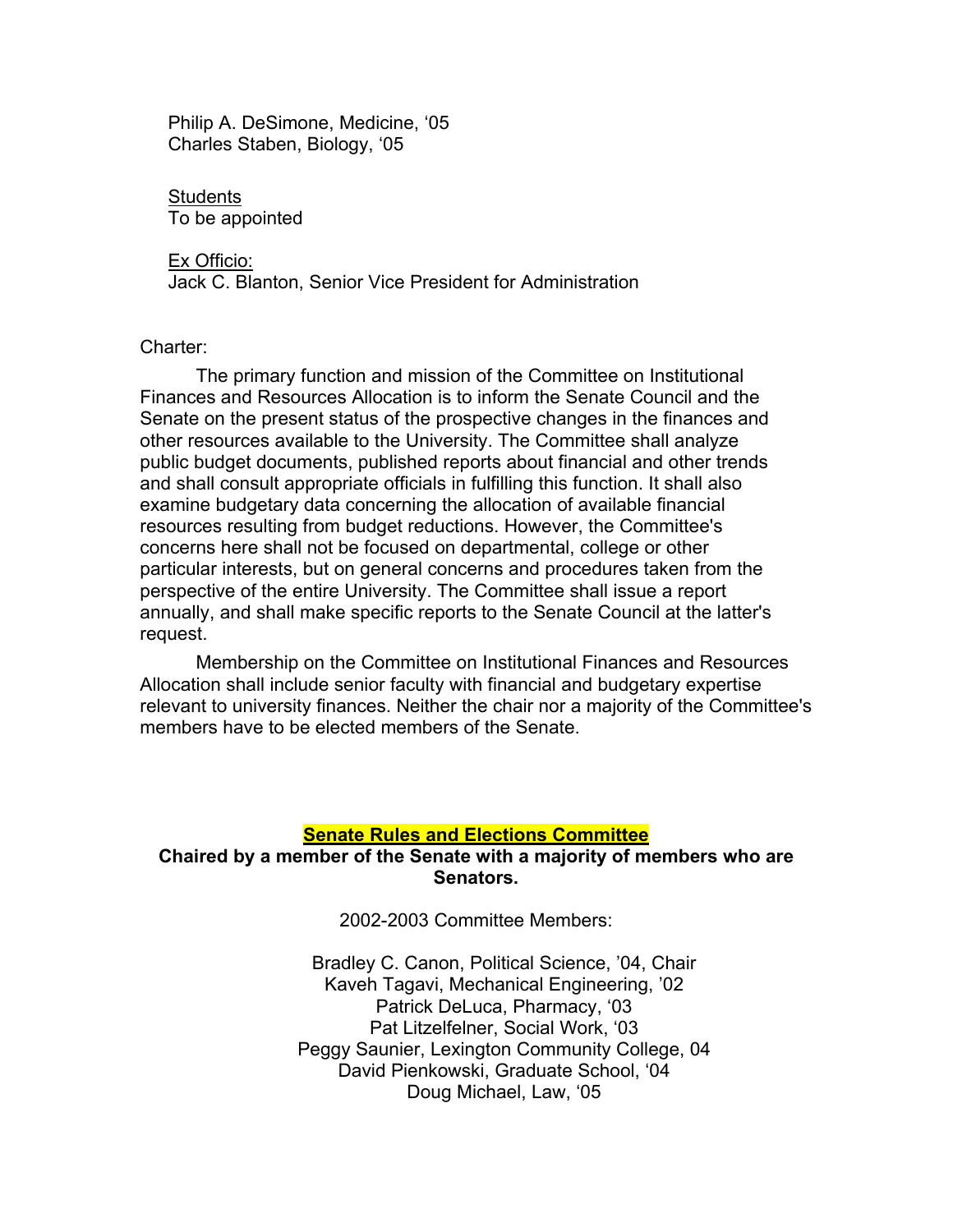### Student(s): David Wagner. '03

### Ex Officio: Donald Witt, Director of Admissions & Registrar

Charter:

The Rules and Elections Committee is charged with codifying, making editorial changes in, and interpreting, the Rules of the Senate, at the direction or with the approval of either the Senate Council or the Senate. It shall be responsible for initiating any changes in the Rules concerning the organization of the Senate (Section I). It shall also evaluate and revise any section of the Rules where necessary to eliminate inconsistencies, clarify confusing statements, and note omissions, and may suggest to the Senate Council any necessary modification in the Rules.

The committee shall certify faculty eligibility in elections conducted by the Secretary of the Senate. In addition, the committee shall recommend to the University Senate election policies and procedures.

### **Academic Programs Committee**

### **Chaired by a member of the Senate with a majority of members who are Senators.**

### **2002-2003 Committee Members**

Chair: To be elected Dean K. White, Dentistry, '05 Ruth Baer, Psychology, '03 Hans Gesund, Civil Engineering, '03 Jeanmarie Rouhier-Willoughby, A&S, '05 Robert Grossman, A&S, '05

**Students** To be appointed

Ex officio: Michael Nietzel, Provost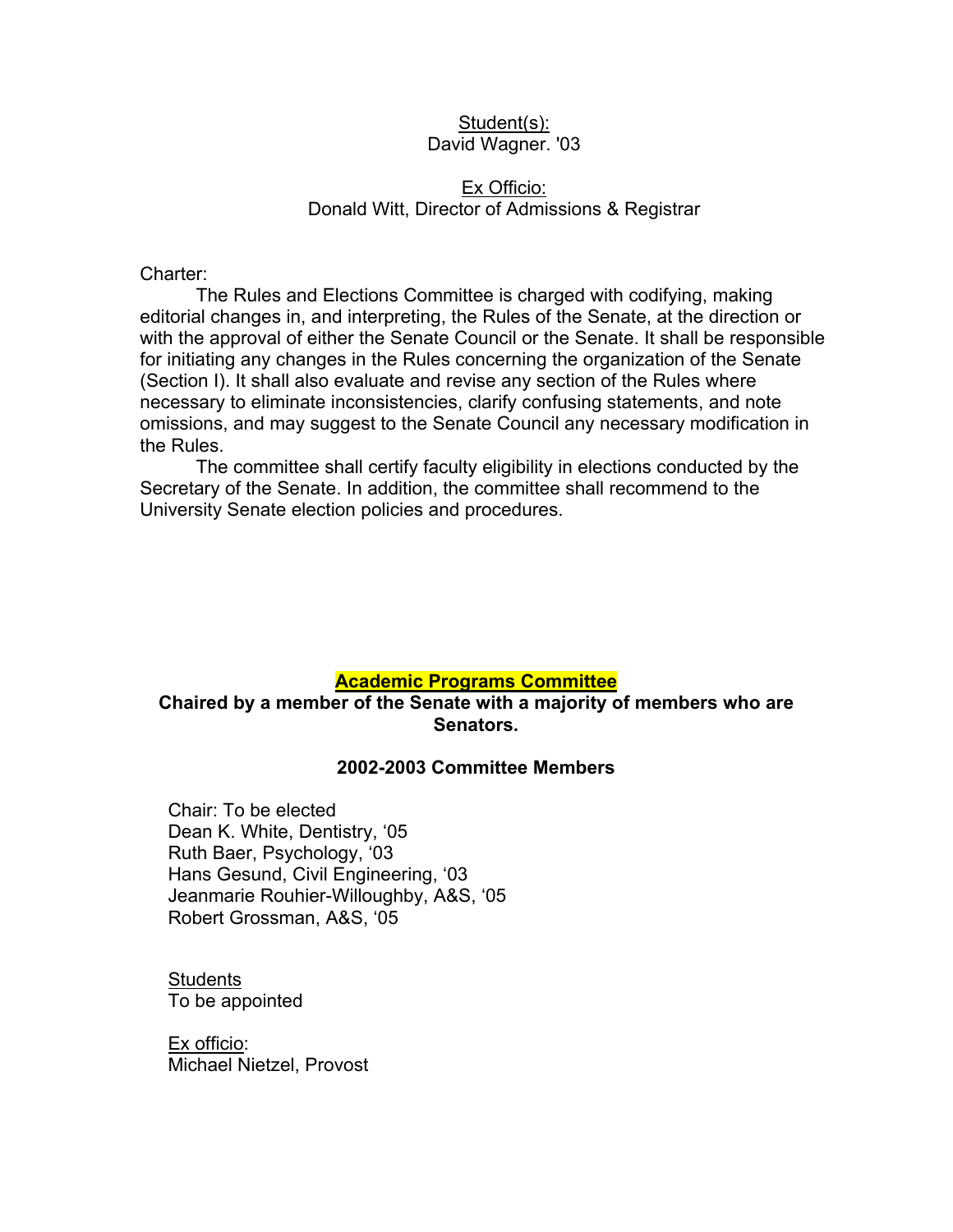Committee Charter:

S.R. 1.4.3.6 -- Academic Programs

The Committee on Academic Programs is charged with recommending action to the Senate on all new academic programs approved by the Undergraduate Council, the Graduate Council, or the Academic Council for the Medical Center. Specifically, the Committee shall review the academic excellence, the need, and the impact, desirability, and priority of the new academic program in relation to other programs. In approving a new program, the Committee shall recommend a priority to indicate its importance and the immediacy with which it should be implemented. The Committee shall function mainly through three permanent subcommittees: Graduate Programs, First Degree Programs, and Professional and Pre-professional programs. The appropriate subcommittee shall investigate the proposed new program and present its evaluation to the full committee, which shall decide on its recommendation to the Senate.

### **Academic Facilities Committee**

**Chaired by a member of the Senate with a majority of members who are Senators.** 

#### **2002-2003 Committee Members:**

Andy Spears, University Libraries, '03, Chair Krish Muralidhar, Decision Science, '03 Donald Gross, Political Science, '03 Joan Mazur, Curriculum & Instruction, '04 Michael Kennedy, Geography, '03 Beth Garvy, Infectious Diseases, '04 Tate Tsang, Engineering, '05

> Ex Officio: Horst Schach, Landscape Architecture David Mohney, Architecture

**Students** To be appointed

Charter:

The Committee on Academic Facilities is charged with the responsibility of providing information and recommendations to the Senate about the alteration, construction, and allocation of all property and physical facilities that may affect the educational objectives of the University. In this regard,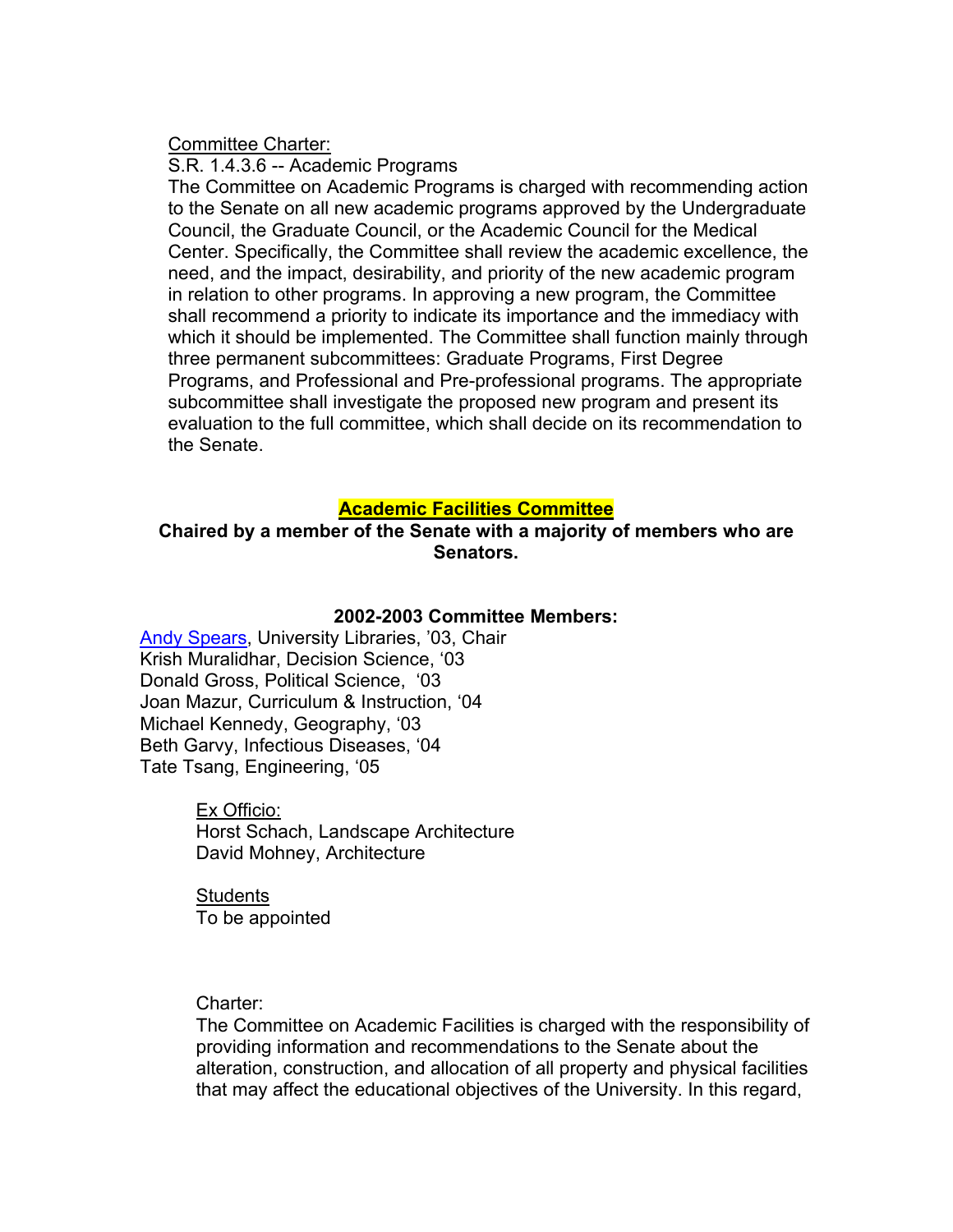it shall be concerned about such matters as classrooms, buildings and grounds, shops and other such real property, audio-visual and television equipment, computers, duplication and printing facilities, vehicle pools, and scientific and musical instruments. The committee shall act in these ways:

- o Serve the administration as a source of faculty information and opinion about the need, design, and priority and construction or renovation projects.
- o Inform the Senate at least annually about problems relating to the alteration, construction, or allocation of academic facilities and about future plans and priorities for them. Whenever necessary, the Committee may initiate action by preparing a recommendation to the administration, which should be routed through the Senate Council for Senate approval.
- o Maintain communication with the appropriate administrators about the current status and utilization of academic facilities. (US:10/12/81)
- o Study the use, renovation, and need for space (including classrooms) and equipment relevant to academic programs and functions. (US: 3/12/84)

# **Academic Advising Committee**

**Not necessarily chaired by a member of the Senate or composed of a majority of Senators**

### **2002-2003 Committee Members:**

### Senate Faculty Members (also advisors)

Jean Jackson, Lexington Community College, '03, Chair Sue Nokes, Biosystems and Ag Engr, '04 Shirley Whitescarver, LCC, 04

Professional Advisors: Cindy Iten Jane Johnson Mary Sue Hoskins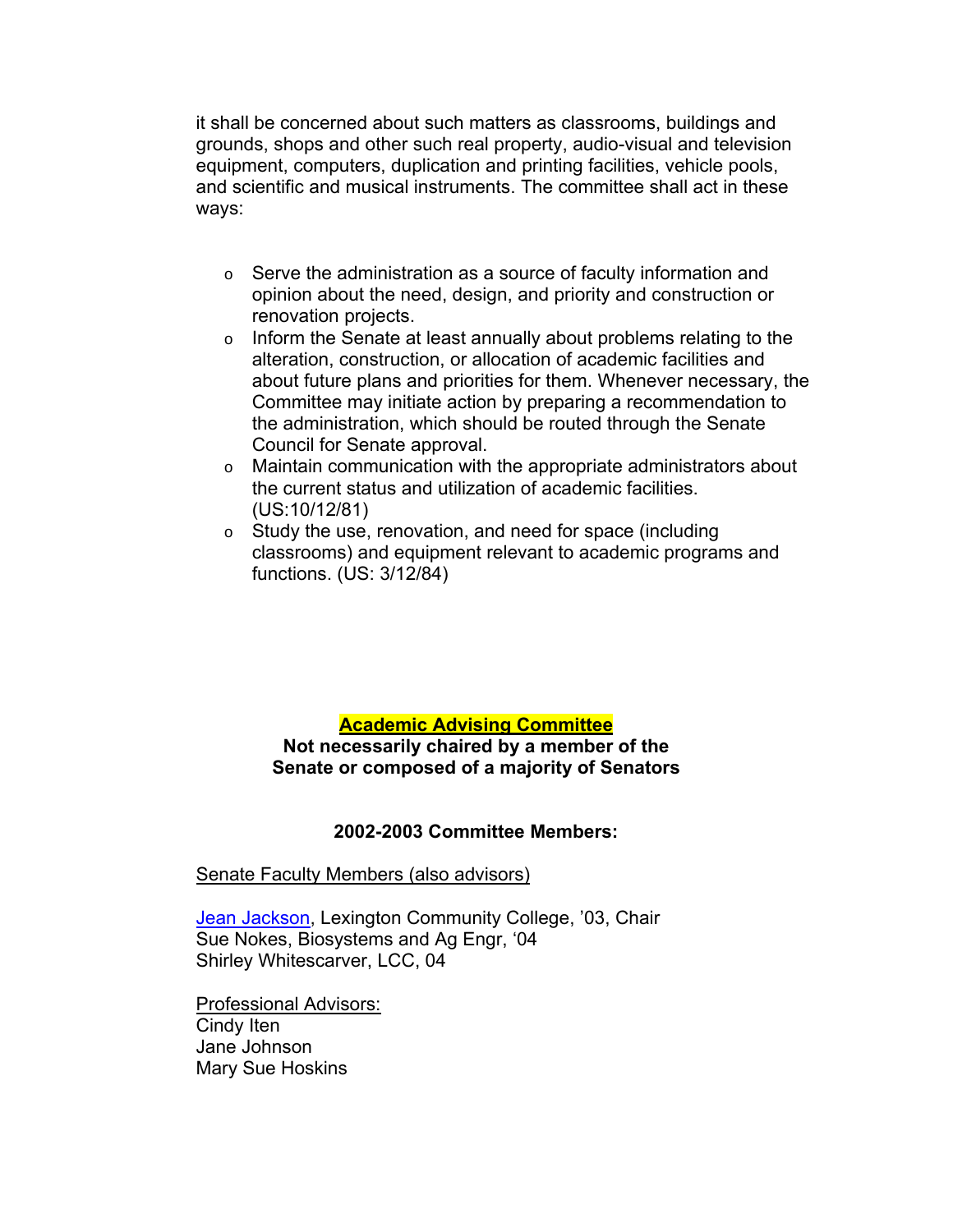Students (3) (to be appointed)

Ex Officio: Phil Kraemer, Associate Provost for Undergraduate Education

Charter:

The committee shall consist of no more than three faculty members from the University Senate who are currently advising students; three students (two student senators and one student at large) to be selected by the Senate Council upon the recommendation of the President of the Student Government Association; three professional advisors, determined by a process adopted by the UK Advisors Network and the Senate Council; and two ex officio members: the Dean of Undergraduate Studies and the Vice Chancellor of the Lexington Campus for Academic Services.

The committee shall:

A. Regularly review the effectiveness and accountability of academic advising throughout the University.

B. Set standards for the quality of academic advising

C. Make recommendations to the Senate Council regarding academic advising

D. Advise the Senate Council about all recommendations or proposals to the University Senate regarding academic advising (4/10/00).

# **Admissions Advisory Committee**

**Not necessarily chaired by a member of the Senate or composed of a majority of Senators**

### **2002-2003 Committee Members:**

\*David Durant, Honors, '03, Chair Enid Waldhart, Communications, '02 Donald Witt, University Registrar Dan Rowland, History, '04 Anthony Baxter, Engineering, '05 Mark Hanson, Mechanical Engineering, '03 (Chair, Admissions & Academic Standards)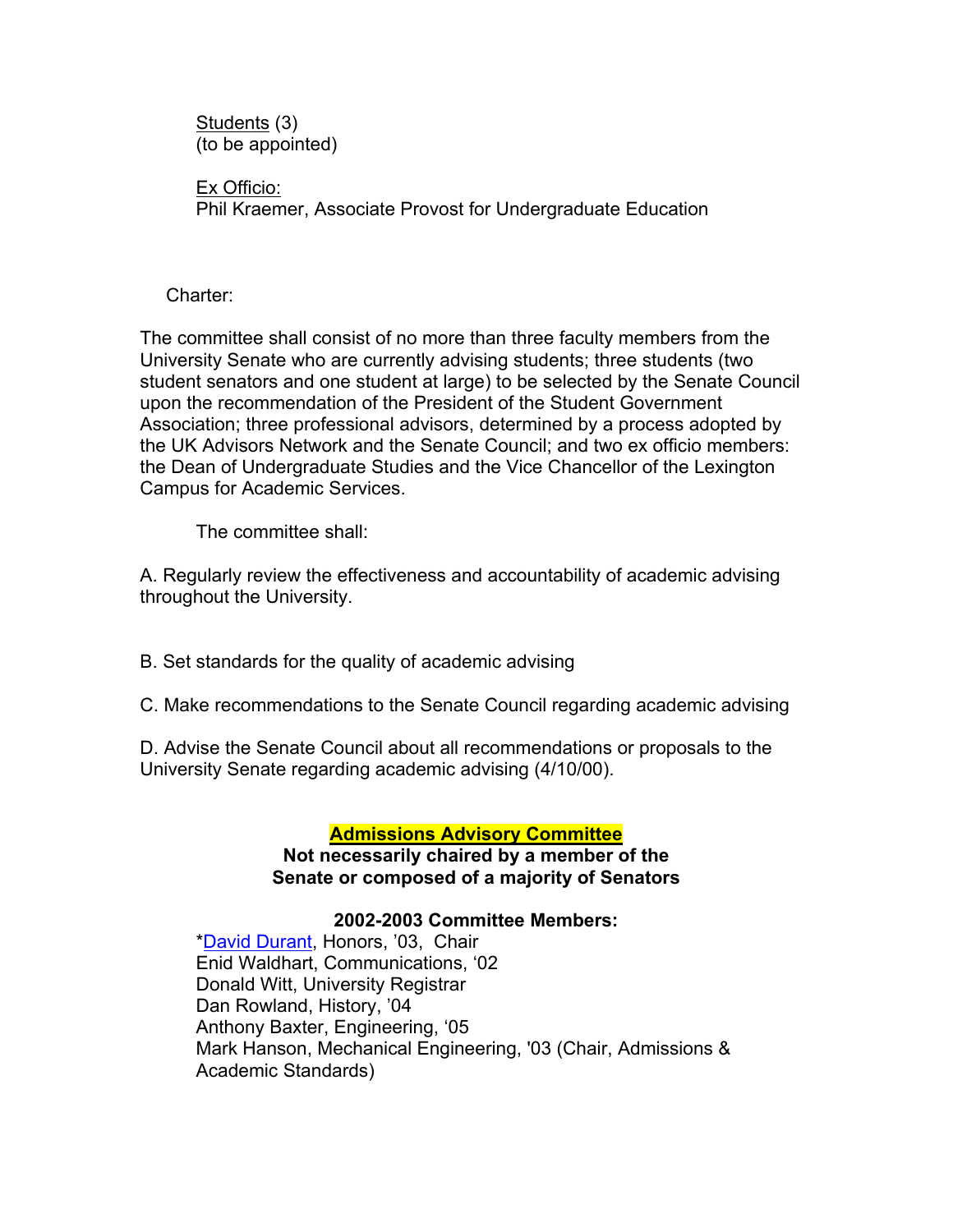Ex Officio

Phillip Kraemer, Associate Provost for Undergraduate Education Ruby Watts, Associate Registrar

Exceptions Committee:

To be designated by the Admissions Advisory Committee

\*non Senator

### **Charter**

A. The Admissions Advisory Committee (AAC) is a standing committee of the University Senate. The voting members of the Committee are the Director of Admissions, the University Registrar, the Chair of the Senate committee on Admissions and Academic Standards, and three additional faculty appointed by the Senate Council to staggered three-year terms. Ex officio, non-voting members of the Committee include the Dean of Undergraduate Studies, The Director of Institutional Research for the Lexington Campus, and a member from the Medical Center whose appointment is analogous to the director of Institutional Research for the Lexington Campus. The committee must be chaired by one of the three appointed faculty members. In the case of a tie vote, the vote of the chair shall prevail.

### **Retroactive Withdrawal Committee Not necessarily chaired by a member of the Senate or composed of a majority of Senators**

# **2002-2003 Committee Membership**

M. Bret Ripley, Lexington Community College, '03, Chair Anne Harrison, Health Sciences, '05 Roberta Dwyer, Veterinary Science, '04 Katherine McCormick, Education, '05 \*Susan Skees, Associate Dean's Office, College of Agriculture, '02

Ex Officio: Jacob L. Karnes, Disability Resource Center Terry Allen, Affirmative Action (retired) Di Sobel, Counseling and Testing